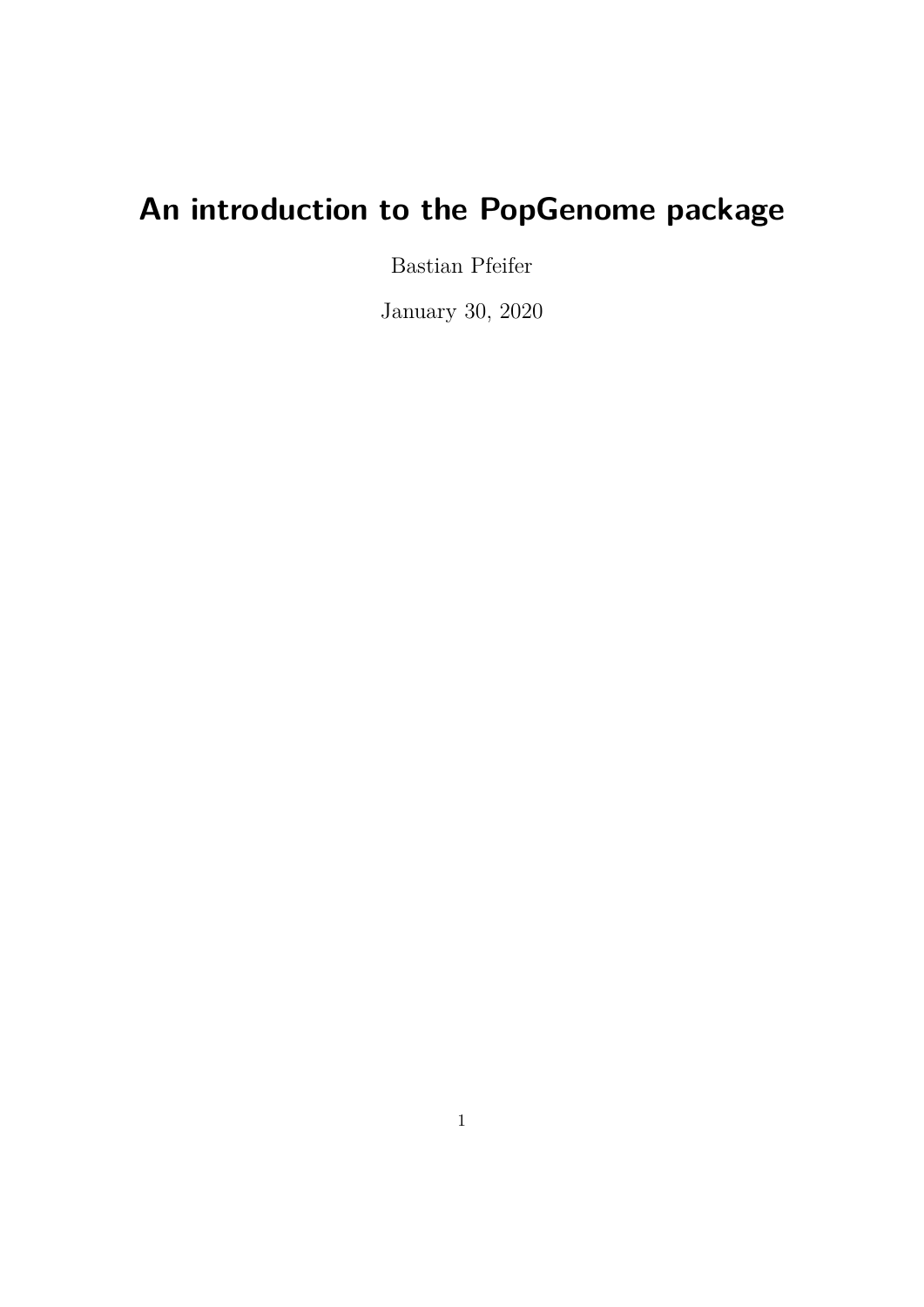# **Contents**

| 1                       | Introduction                                                                                                                                 | 3                           |  |  |  |  |
|-------------------------|----------------------------------------------------------------------------------------------------------------------------------------------|-----------------------------|--|--|--|--|
| 2                       | <b>Installing PopGenome</b><br>3                                                                                                             |                             |  |  |  |  |
| 3                       | Reading data (alignments)<br>The slots of the class region.data $\ldots \ldots \ldots \ldots \ldots \ldots \ldots \ldots$<br>3.1             | 3<br>6                      |  |  |  |  |
|                         | 4 Reading data with GFF/GTF information<br>Splitting the data into subsites $\ldots \ldots \ldots \ldots \ldots \ldots \ldots \ldots$<br>4.1 | $\overline{7}$<br>8         |  |  |  |  |
| 5                       | Define the populations                                                                                                                       | 8                           |  |  |  |  |
| 6                       | Define an outgroup                                                                                                                           | 8                           |  |  |  |  |
| $\overline{\mathbf{r}}$ | <b>Statistics</b><br>7.1<br>The slot region stats $\dots \dots \dots \dots \dots \dots \dots \dots \dots \dots \dots$<br>7.2                 | $\boldsymbol{9}$<br>9<br>11 |  |  |  |  |
| 8                       | <b>Sliding Window Analyses</b><br>8.1<br>8.2                                                                                                 | 12<br>12<br>13              |  |  |  |  |
| 9                       | Reading data (SNP files)<br>9.1                                                                                                              | 14<br>14                    |  |  |  |  |
|                         | 10 Coalescent simulation                                                                                                                     | 15<br>16                    |  |  |  |  |
|                         | 11 PopGenome classes                                                                                                                         | 17                          |  |  |  |  |
|                         | 12 PopGenome internals<br>12.1 How PopGenome does handle missing data                                                                        | 17<br>17<br>18              |  |  |  |  |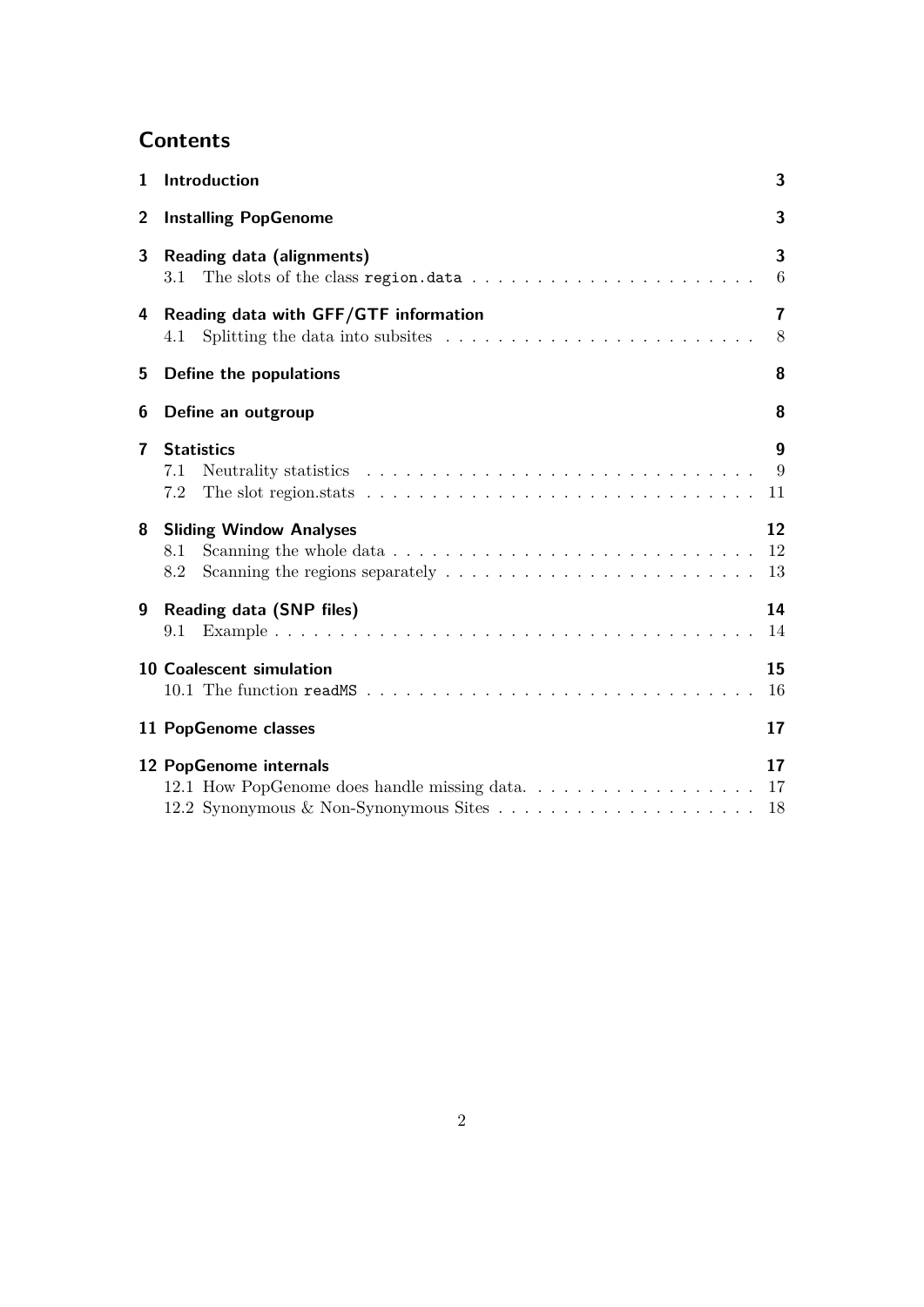# **1 Introduction**

PopGenome is a new package for population genomic analyses and method development. PopGenome includes, e.g., a wide range of polymorphism, neutrality statistics, and FST estimates; these can be applied to sequence data stored in alignment format, as well as to whole genome SNP data, e.g., from the 1000/1001 Genome projects. The full range of methods can be applied to whole alignments, sets of sub-sequences, and sliding windows based on either nucleotide positions or on SNP counts. PopGenome is also able to handle GFF/GTF annotation files and automatically specifies the SNPs located in, e.g., exon or intron regions. Those subsites can be analyzed together (e.g., all introns together) or each region seperately (e.g., one value per intron). The PopGenome framework is linked to Hudson's MS and Ewing's MSMS programs for significance tests using coalescent simulations.

The following sections explain how to use the PopGenome package. Detailed information about the functions and their parameters can be found in the PopGenome manual on CRAN.

# **2 Installing PopGenome**

Installing the package via R

> install.packages("PopGenome")

Loading the PopGenome package

> library(PopGenome)

# **3 Reading data (alignments)**

Reading three alignments in FASTA-format (*4CL1tl.fas, C4Htl.fas and CADtl.fas*) stored in the folder "FASTA". (An example FASTA-file can be found in the *data* subdirectory of the PopGenome package on CRAN. Other alignment formats – such as *Phylip, MEGA, MAF* – are also accepted.

Note: valid nucleotides are A,a,C,c,T,t,U,u,G,g,-(gap),N,n(unknown). Internally those nucleotides are re-coded into numerical values:

- $T, U \rightarrow 1$
- $C \rightarrow 2$
- $G \rightarrow 3$
- $A \rightarrow 4$
- $unknown \rightarrow 5$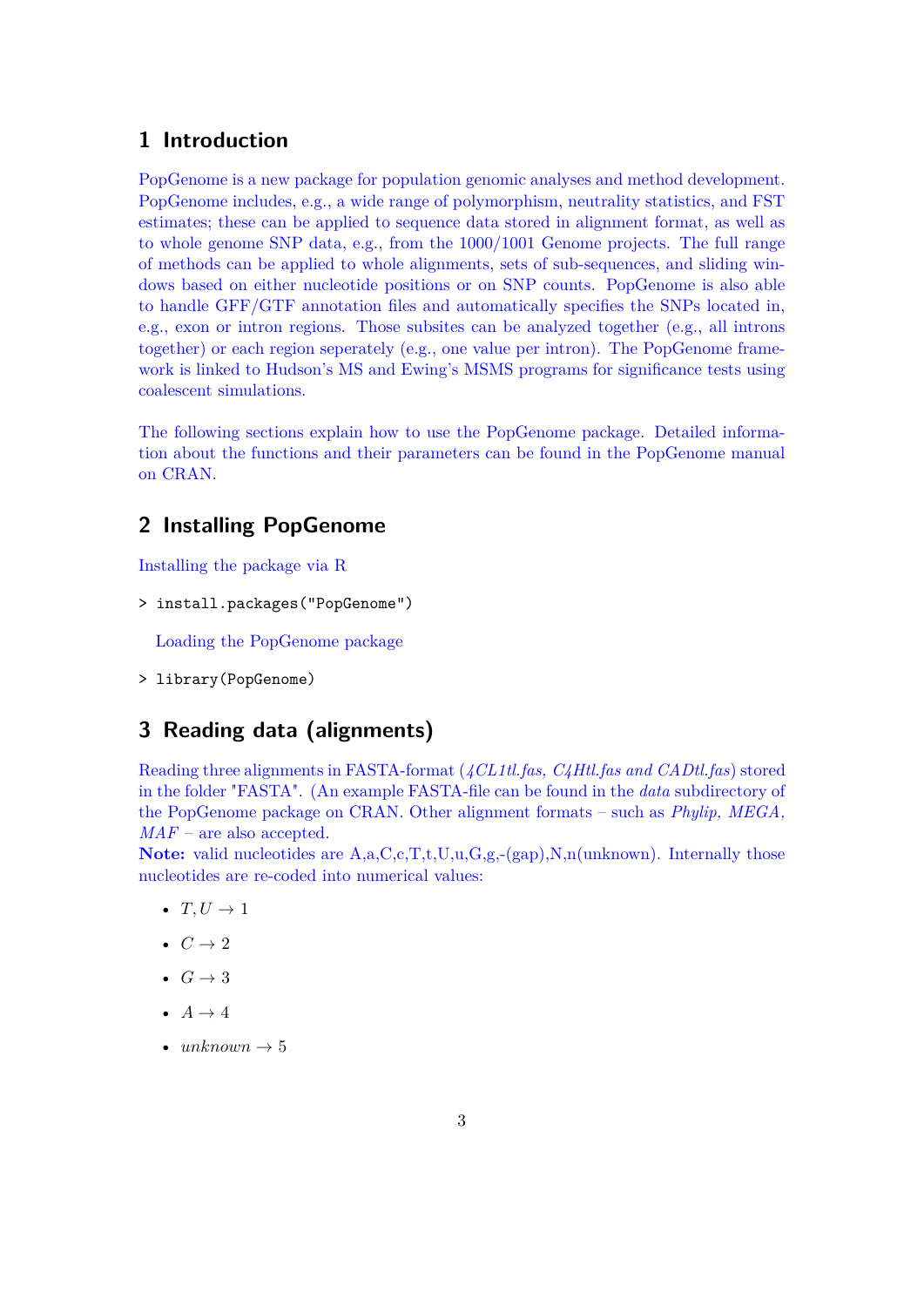$\bullet - \rightarrow 6$ 

```
> GENOME.class <- readData("FASTA")
```
GENOME.class is an object of class GENOME. When typing GENOME.class, we get some information about the main methods provided by PopGenome and how to access the results. The GENOME class is the input for every function printed below. **Note:** GENOME.class is just a variable, you can choose an arbitrary variable name instead.

> GENOME.class

#### -----

Modules:  $----$ 

|                | Calculation                                | Description                              | Get.the.Result                         |
|----------------|--------------------------------------------|------------------------------------------|----------------------------------------|
| 1              | readData                                   | Reading data                             | get.sum.data                           |
| 2              | neutrality.stats                           | Neutrality tests                         | get.neutrality                         |
| 3              |                                            | linkage.stats Linkage disequilibrium     | get.linkage                            |
| 4              | recomb.stats                               | Recombination                            | get.recomb                             |
| 5              | F ST.stats                                 |                                          | Fixation index get.F_ST, get.diversity |
| 6              |                                            | MKT McDonald-Kreitman test               | get.MKT                                |
| $\overline{7}$ | detail.stats                               | Mixed statistics                         | get.detail                             |
| 8              | MS                                         | Coalescent simulation                    | Q                                      |
| 9              |                                            |                                          |                                        |
| 10             |                                            | set. populations Defines the populations |                                        |
|                | 11 sliding.window.transform Sliding window |                                          |                                        |
| 12             | splitting.data                             | Splits the data                          |                                        |
| 13             | show.slots                                 | ?provided slots?                         |                                        |
| 14             |                                            | get.status Status of calculations        |                                        |

The class GENOME contains all observed data and statistic values which are presentable in a multi-locus-scale (vector or matrix). Use the function show.slots(GENOME.class) to get an overview, or check out the PopGenome manual on CRAN. To access those values we use the @-operator.

How many sites were analyzed in each alignment ?

> GENOME.class@n.sites

4CL1tl.fas C4Htl.fas CADtl.fas 2979 2620 2930

> GENOME.class@region.names

[1] "4CL1tl.fas" "C4Htl.fas" "CADtl.fas"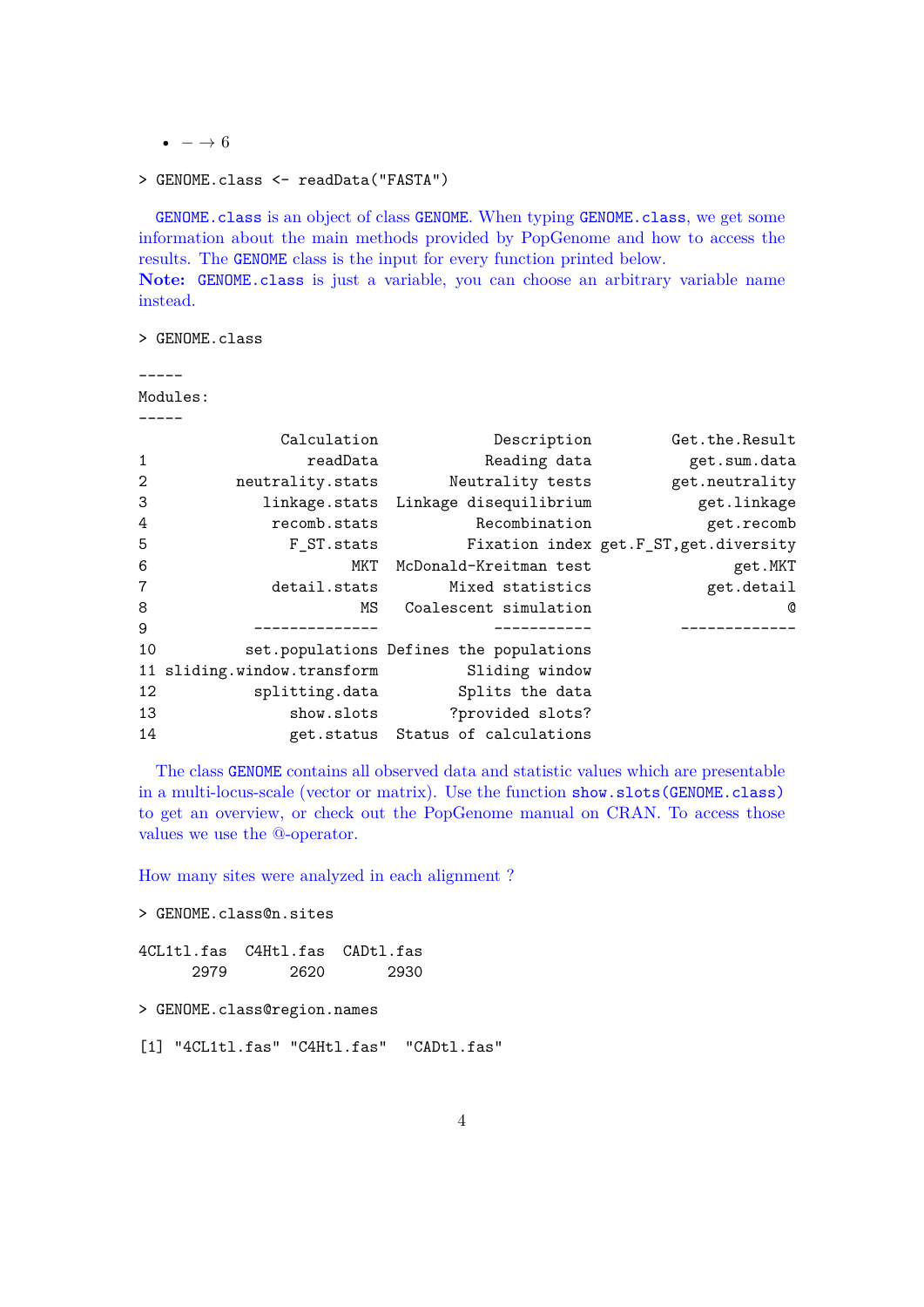To get some summary information from the alignments, use the get.sum.data function. This function extracts the values from the class GENOME and puts them into a matrix. We can also look at those values seperately with the @-operator (GENOME.class@n.biallelic.sites).

```
> get.sum.data(GENOME.class)
```

|            |      | n.sites n.biallelic.sites n.gaps n.unknowns n.valid.sites |      |          |      |
|------------|------|-----------------------------------------------------------|------|----------|------|
| 4CL1tl.fas | 2979 | 176                                                       | 617  | O        | 2362 |
| C4Htl.fas  | 2620 | 84                                                        | 1454 | 0        | 1161 |
| CADtl.fas  | 2930 | 197                                                       | 740  | Ω        | 2189 |
|            |      | n.polyallelic.sites trans.transv.ratio                    |      |          |      |
| 4CL1tl.fas |      | O                                                         |      | 1.120482 |      |
| C4Htl.fas  |      | 5                                                         |      | 1.470588 |      |
| CADtl.fas  |      |                                                           |      | 0.970000 |      |

The Slot region.data contains some detailed (site specific) information that cannot be presented in a multi-locus-scale. region.data is another class, and its slots are also accessable with the @ operator. See also the figure in section PopGenome classes.

```
> GENOME.class@region.data
```
-----

SLOTS: -----

|                | Slots                   | Description                                                 |
|----------------|-------------------------|-------------------------------------------------------------|
| 1              | populations             | Samples of each population (rows)                           |
| $\overline{2}$ | populations2            | Samples of each population (names)                          |
| 3              | outgroup                | Samples of outgroup                                         |
| 4              | transitions             | Biallelic site transitions                                  |
| 5              | biallelic.matrix        | Biallelic matrix                                            |
| 6              | n.singletons            | Number of singletons                                        |
| 7              | biallelic.sites         | Position of biallelic sites                                 |
| 8              | reference               | SNP reference                                               |
| 9              | n.nucleotides           | Number of nucleotides per sequence                          |
| 10             |                         | biallelic.compositions Nucleotides per sequence (biallelic) |
| 11             | synonymous              | Synonymous biallelic sites                                  |
| 12             | biallelic.substitutions | Biallelic substitutions                                     |
| 13             | polyallelic.sites       | Sites with >2 nucleotides                                   |
| 14             | sites.with.gaps         | Sites with gap positions                                    |
| 15             | sites.with.unknowns     | Sites with unknown positions                                |
| 16             | minor.alleles           | Minor alleles                                               |
| 17             | codons                  | Codons of biallelic substitutions                           |
| 18             | IntronSNPS              | SNPs in intron region                                       |
| 19             | UTRSNPS                 | SNPs in UTR region                                          |
| 20             | CodingSNPS              | SNPs in coding region                                       |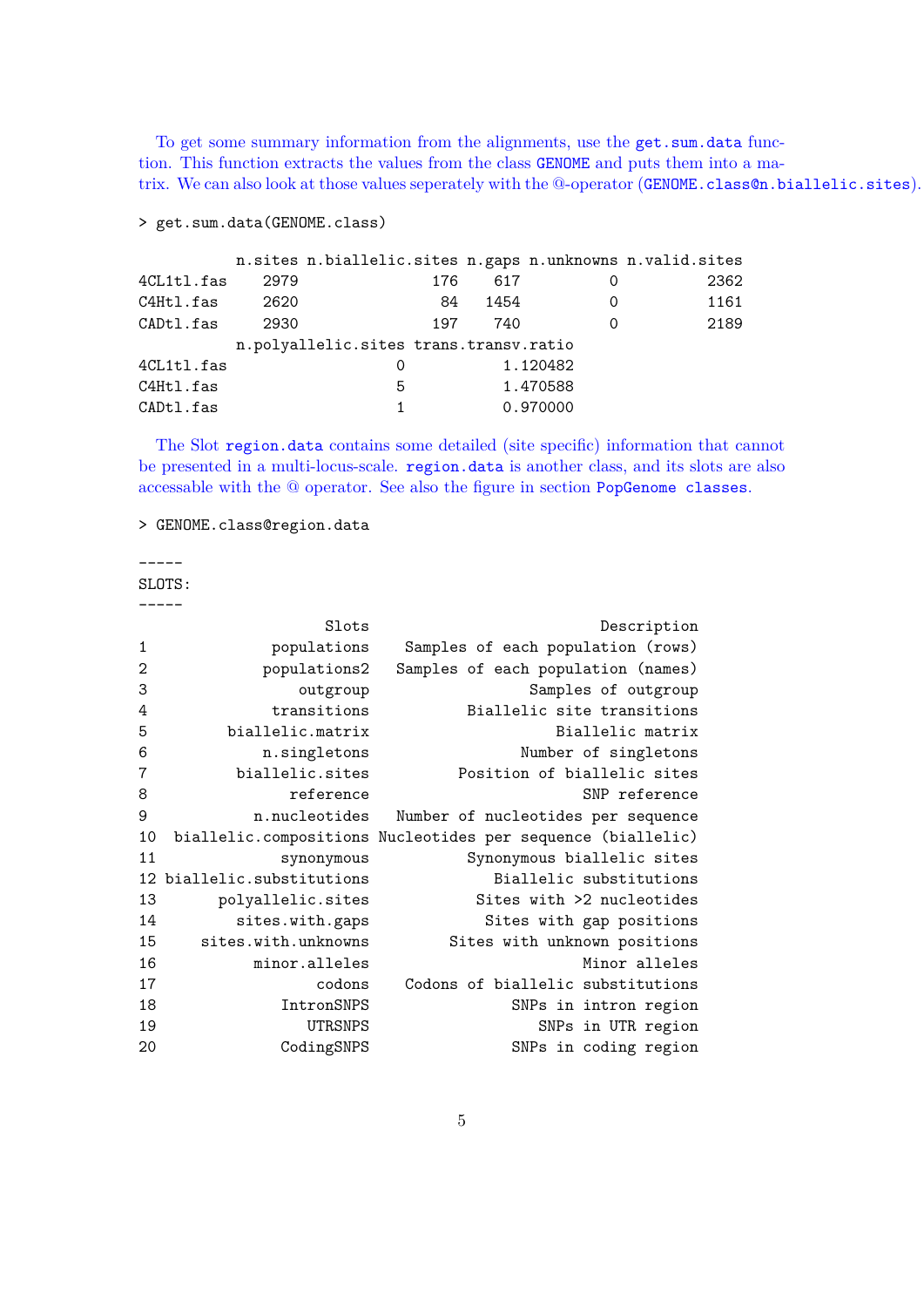| 21 | ExonSNPS |
|----|----------|
| 22 | GeneSNPS |

---------------

#### These are the Slots (class region.data)

The first 10 biallelic positions  $([1:10])$  of the first alignment  $([11])$ :

> GENOME.class@region.data@biallelic.sites[[1]][1:10]

[1] 12 13 31 44 59 101 121 154 165 202

Which of those biallelic sites are transitions ?

#### > GENOME.class@region.data@transitions[[1]][1:10]

[1] TRUE TRUE TRUE TRUE TRUE FALSE TRUE FALSE FALSE FALSE

### **3.1 The slots of the class region.data**

#### **populations**

'list' of length n.populations. Contains the row identifiers (biallelic.matrix) of each individual

### **populations2**

list of length n.populations. Contains the character names of each individual

### **outgroup**

contains the row identifiers (biallelic.matrix) of the outgroup individuals

#### **transitions**

a boolean vector of length n.snps. TRUE if the substitution producing the SNP was a transition

#### **biallelic.matrix**

all calculations are based on this matrix. It contains zeros (major alleles) and ones (minor alleles). rows=individuals. columns=SNPs (see get.biallelic.matrix in the manual) If the parameter include.unknown of the readData function is switched to TRUE, the unknown nucleotides are NA in the biallelic matrix.

#### **n.singletons**

vector of length n.individuals. Number of SNPs where the minor allele occurs in exactly one individual.

# **biallelic.sites**

positions of the single nucleotide polymorphisms (SNP)

### **n.nucleotides**

number of valid nucleotides for each individual.

### **biallelic.composition**

the nucleotide distribution for each individual

### **synonymous**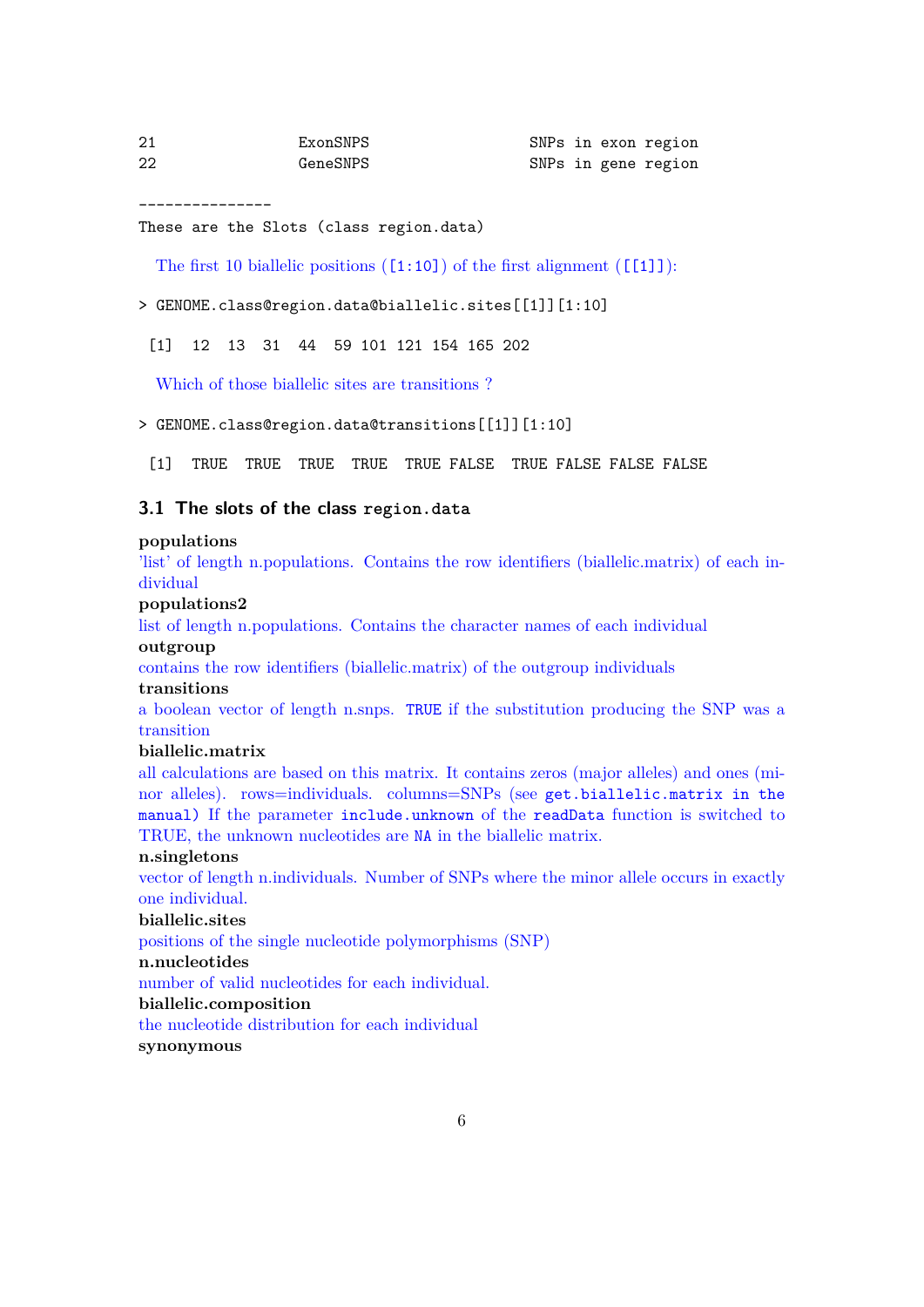vector of length=n.snps. TRUE:synonymous, FALSE:non-synonymous,NA:non-coding region

#### **biallelic.substitutions**

The correspondig nucleotides of the SNPs: first row: minor allele, second row: mayor allele **polyallelic.sites** position of poly-allelic sites (>2 nucleotides) **sites.with.gaps** sites including gaps (those sites are excluded) **sites.with.unknowns** sites with unknown positions  $(N,n,?)$ . Those sites are included if the parameter include.unknown ist TRUE **minor.alleles** The minor allele of the SNP represented as a numerical value

#### **codons**

a list of length=n.coding.snps. The codon changes are represented as numerical values. For SNP data we provide the function set.synnonsyn because of memory issues. See also get.codons for detailed information about the codon changes, and codontable() to define alternative genetic codes.

### **<FEATURE>SNPS**

boolean vector of length=n.snps, TRUE, if the SNP lies in a (coding, exon, intron or UTR) region. This slot will be present after reading data with the corresponding GFF-file.

# **4 Reading data with GFF/GTF information**

The GFF folder contains GFF-files for each alignment stored in the FASTA folder. The GFF files should have the same names (without any extensions like .fas or .gff) as the corresponding FASTA files (in this example: *4CL1tl, C4Htl and CADtl*) to ensure that sequence and annotation are matched correctly.

```
> GENOME.class <- readData("FASTA",gffpath="GFF")
```
Which of the first 10 SNPs  $(1:10)$  of the second  $(1:2]$ ) alignment are part of a synonymous mutation?

> GENOME.class@region.data@synonymous[[2]][1:10]

[1] TRUE TRUE TRUE TRUE TRUE TRUE NA NA NA NA

NA values indicate that the sites are not in a coding region

> GENOME.class@region.data@CodingSNPS[[2]][1:10]

[1] 1413 1428 1446 1455 1482 1488 1744 1756 1798 1802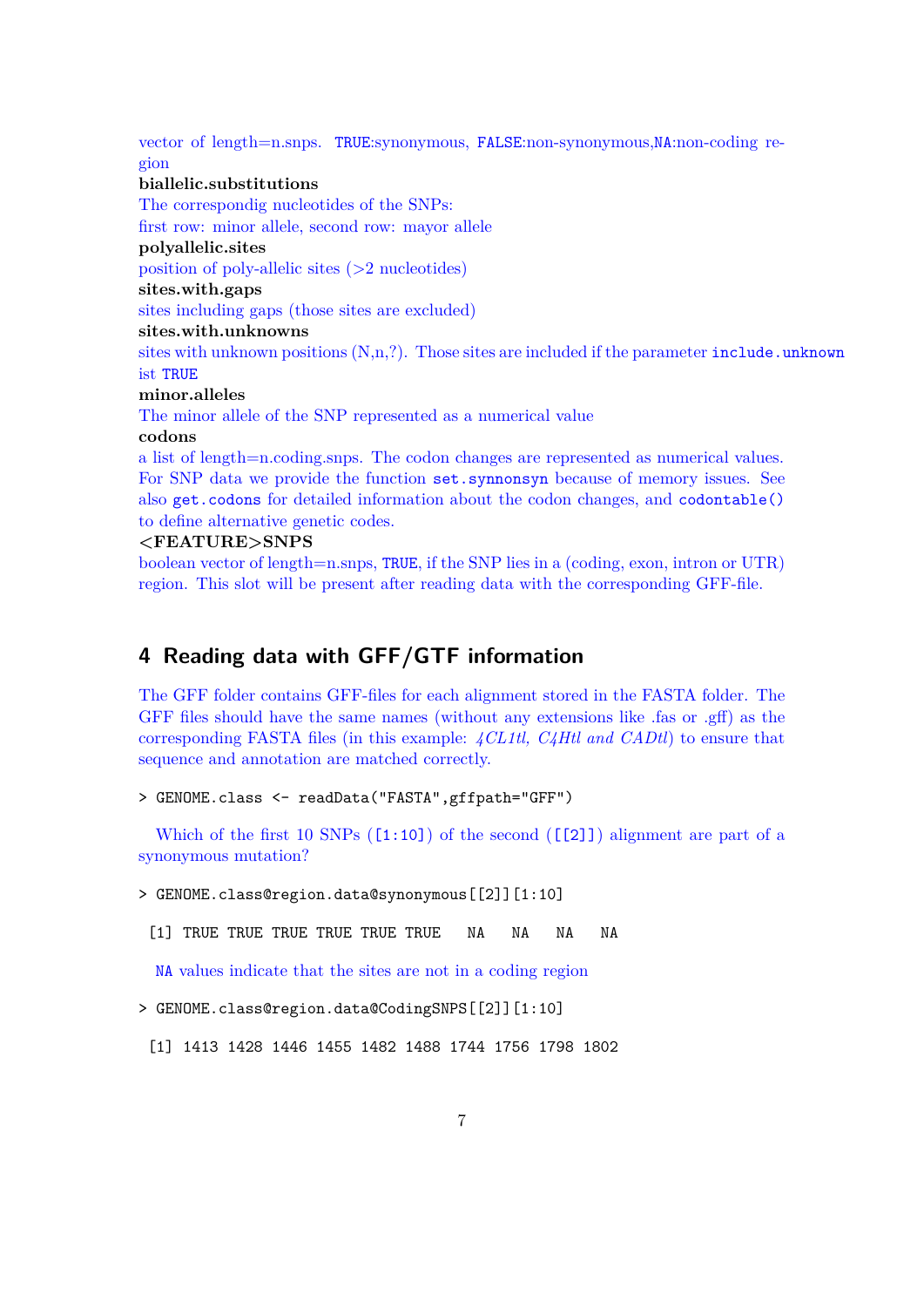### **4.1 Splitting the data into subsites**

PopGenome can subdivide the data based on features defined in the GFF file. In this example we split the alignment into coding (CDS) regions. The returned value is again an object of class GENOME.

> GENOME.class.split <- splitting.data(GENOME.class, subsites="coding")

Each region now contains the SNP information of each coding region defined in the GFF files. In case of whole-genome SNP data this mechanism can be very useful. (see manual:readSNP,readVCF and section (*Reading data (SNP files)*))

```
> GENOME.class.split@n.sites
```
[1] 1056 413 103 96 785 132 595 92 112 226 438 220

```
> GENOME.class.split <- neutrality.stats(GENOME.class.split)
```
Apply the methods in the neutrality module to all synonymous SNPs in the coding regions.

> GENOME.class.split <- neutrality.stats(GENOME.class.split, subsites="syn")

```
> GENOME.class.split@Tajima.D
```
The function  $get.get.info$  provides additional features to extract annotation informations out of a GFF/GTF file.

# **5 Define the populations**

Define two poulations as a list.

```
> GENOME.class <- set.populations(GENOME.class,list(
+ c("CON","KAS-1","RUB-1","PER-1","RI-0","MR-0","TUL-0"),
+ c("MH-0","YO-0","ITA-0","CVI-0","COL-2","LA-0","NC-1")
+ ))
```
Individual names are returned by the function get.individuals(GENOME.class)

# **6 Define an outgroup**

If one ore more outgroup sequences are defined, PopGenome will only consider SNPs where the outgroup is monomorphic; the monomorphic nucleotide is then automatically defined as the major allele (encoded by 0).

```
> GENOME.class <- set.outgroup(GENOME.class,c("Alyr-1","Alyr-2"))
```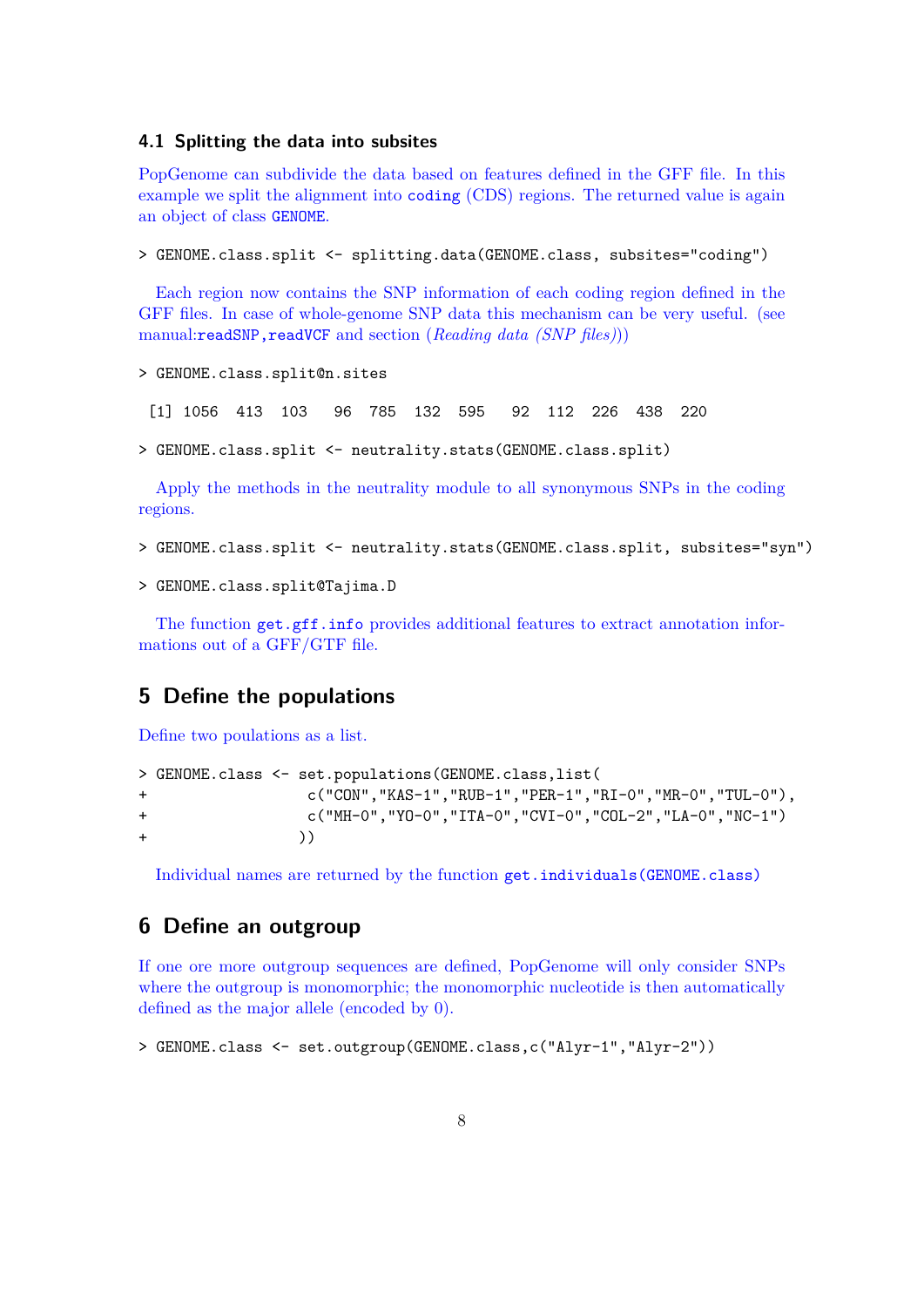# **7 Statistics**

The methods and statistical tests provided by PopGenome are listed in the user manual. The corresponding references are in the *references* section.

### **7.1 Neutrality statistics**

```
> GENOME.class <- neutrality.stats(GENOME.class)
```
Getting the results from the object of class GENOME.

```
> get.neutrality(GENOME.class)
```
neutrality stats pop 1 Numeric,27

```
pop 2 Numeric,27
```
Let's look at the first population  $[[1]]$ .

```
> get.neutrality(GENOME.class)[[1]]
```

|                       |                                   |     |     |    |    | Tajima.D n.segregating.sites Rozas.R_2 Fu.Li.F Fu.Li.D |  |
|-----------------------|-----------------------------------|-----|-----|----|----|--------------------------------------------------------|--|
| 4CL1tl.fas -1.1791799 |                                   |     |     | 16 |    | NA -0.9247377 -1.1331823                               |  |
| C4Htl.fas 0.6987394   |                                   |     |     | 17 |    | NA 0.6742517 0.4167836                                 |  |
| CADtl.fas 0.5503743   |                                   |     |     | 14 |    | NA 0.4458431 0.1590690                                 |  |
|                       | Fu.F_S Fay.Wu.H Zeng.E Strobeck.S |     |     |    |    |                                                        |  |
| 4CL1tl.fas            | NA                                | NaN | NaN |    | NA |                                                        |  |
| C4Htl.fas             | NA                                | NaN | NaN |    | NA |                                                        |  |
| CADtl.fas             | NA                                | NaN | NaN |    | ΝA |                                                        |  |

The NA values indicate that the statistics could not be calculated. This can have several reasons.

- the statistic needs an outgroup
- the statistic was not switched on
- there are no SNPs in the entire region

In each module you can switch on/off statistics (to accelerate calculations), and you can define an outgroup. Check out the PopGenome manual on CRAN for details. PopGenome also provides a population specific view of each statistics.

> GENOME.class@Tajima.D

| pop 1                            | pop 2 |
|----------------------------------|-------|
| 4CL1tl.fas -1.1791799 -0.0702101 |       |
| C4Htl.fas 0.6987394 1.1819777    |       |
| CADtl.fas 0.5503743 0.2682897    |       |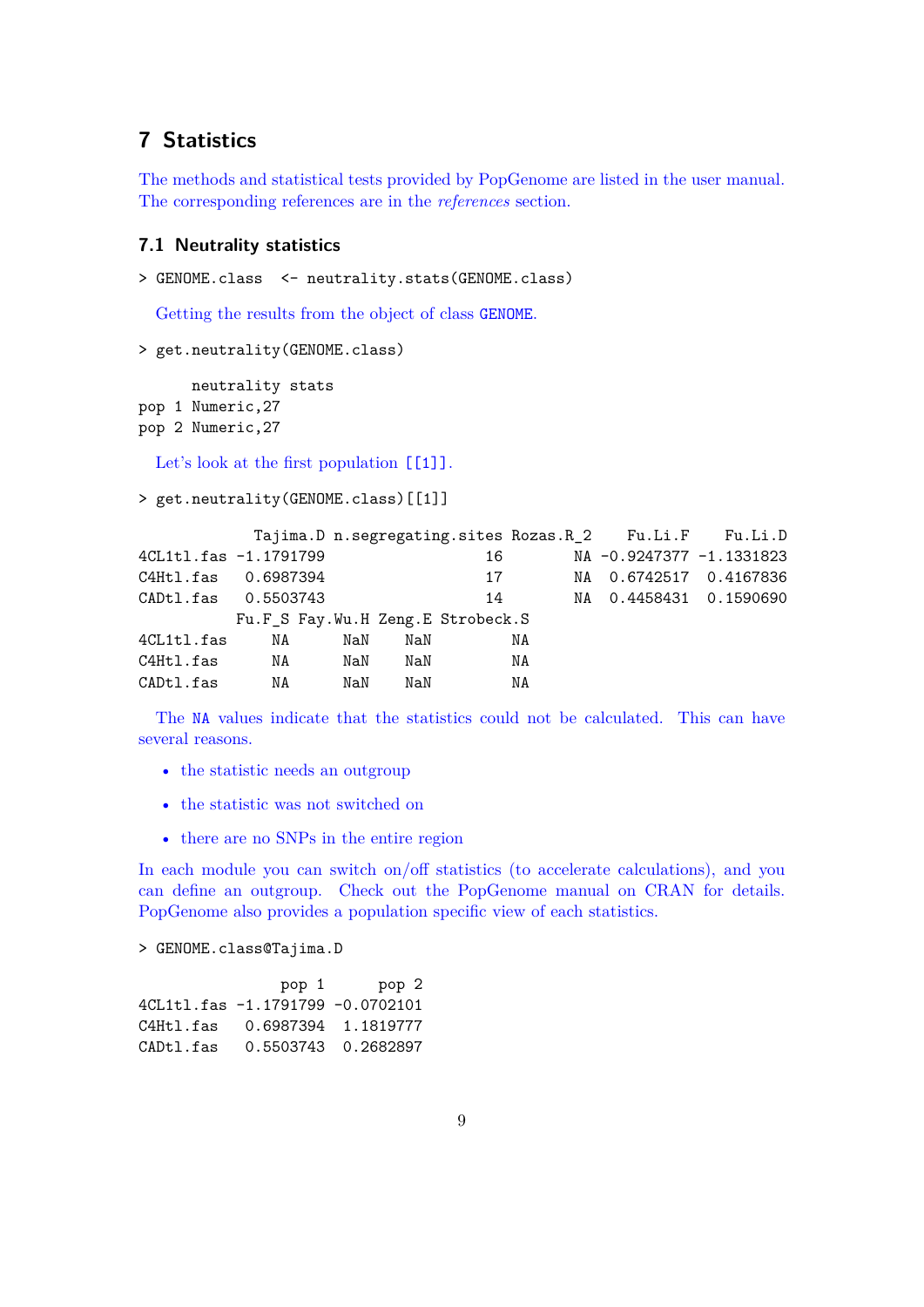If we have read in the data together with the corresponding GFF files, PopGenome can also analyse subsites such as exon,coding,utr or intron regions.

> GENOME.class <- neutrality.stats(GENOME.class, subsites="coding")

> GENOME.class@Tajima.D

pop 1 pop 2 4CL1tl.fas -1.023785 0.2626617 C4Htl.fas 1.013372 1.9121846 CADtl.fas 1.981520 1.5191652

We can also analyse each subsite-region seperately by splitting the data as described in section 2.1.

> GENOME.class.split <- splitting.data(GENOME.class, subsites="coding")

> GENOME.class.split <- neutrality.stats(GENOME.class.split)

> GENOME.class.split@Tajima.D

|  |               |                                  | pop 1 pop 2 |
|--|---------------|----------------------------------|-------------|
|  |               | 240 - 1295 -0.2749244 -0.3186974 |             |
|  |               | 1890 - 2302 -1.0062306           | 0.7546749   |
|  |               | 2679 - 2781 -1.0062306           | 0.5590170   |
|  |               | 2884 - 2979 -1.0062306           | NaN         |
|  | $3465 - 4249$ | NA                               | ΝA          |
|  | $4337 - 4468$ | NaN                              | NaN         |
|  |               | 4696 - 5290 -1.6097384 2.1259529 |             |
|  | $6181 - 6272$ | NaN                              | NaN         |
|  | $6412 - 6523$ | NaN                              | NaN         |
|  |               | 7320 - 7545 0.2390231            | 1.8112198   |
|  |               | 7643 - 8080 -0.3018700           | 1.1684289   |
|  | $8176 - 8395$ | NaN                              | NaN         |

The splitting.data function transforms the class into another object of class GENOME. Thus, we can apply all methods easily to the transformed class GENOME.class.split. Let's, for example, analyse all non-synonymous SNPs in the coding regions.

> GENOME.class.split <- neutrality.stats(GENOME.class.split, subsites="nonsyn")

The PopGenome framework provides several modules to calculate statistics. All methods will work in the same way as the neutrality.stats() function described above. The input is always an object of class GENOME.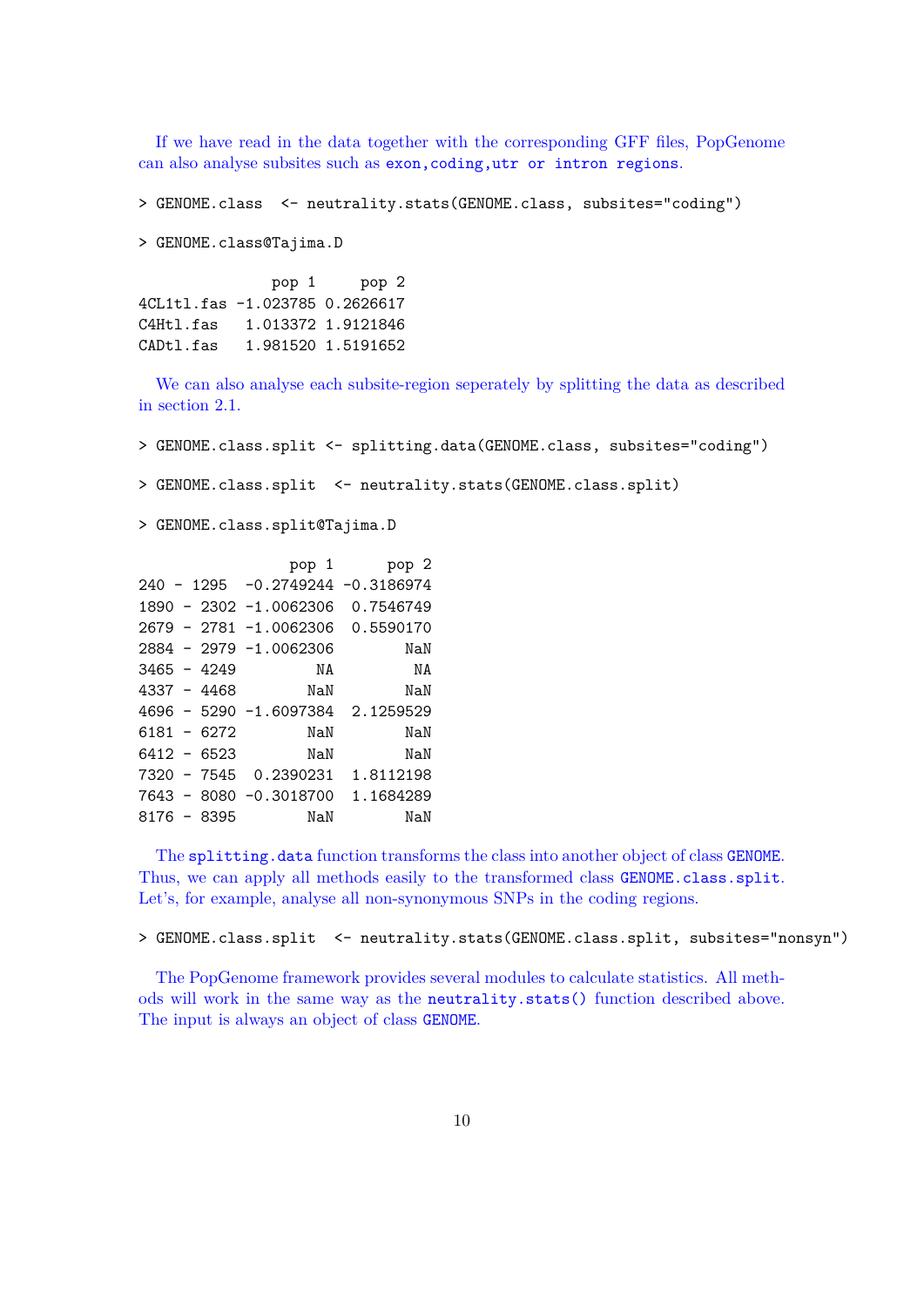### **7.2 The slot region.stats**

The slot region.stats includes some site-specific statistics or values that cannot be shown in a multi-locus-scale. See also the section PopGenome classes.

```
> GENOME.class@region.stats
-----
SLOTS:
-----
                Slots Description Module
1 nucleotide.diversity Mucleotide diversity FST
2 haplotype.diversity Haplotype diversity FST
3 haplotype.counts Haplotype distribution FST
4 minor.allele.freqs Minor allele frequencies Detail
5 linkage.disequilibrium Linkage disequilibrium Linkage
6 biallelic.structure Shared and fixed polymorphisms Detail
---------------
These are the Slots (class region.data)
> GENOME.class <- F_ST.stats(GENOME.class)
or
> GENOME.class <- diversity.stats(GENOME.class)
> GENOME.class@region.stats@nucleotide.diversity
[[1]pop 1 pop 2
pop 1 5.142857 NA
pop 2 6.163265 5.238095
[[2]]
       pop 1 pop 2
pop 1 7.809524 NA
pop 2 8.816327 4
[[]]]pop 1 pop 2
pop 1 6.285714 NA
pop 2 5.836735 4.285714
```
#### **nucleotide.diversity**

The nucleotide diversity (average pairwise nucleotide differences) within and between the populations. Have to be divided by the slot GENOME.class@n.sites to obtain diversity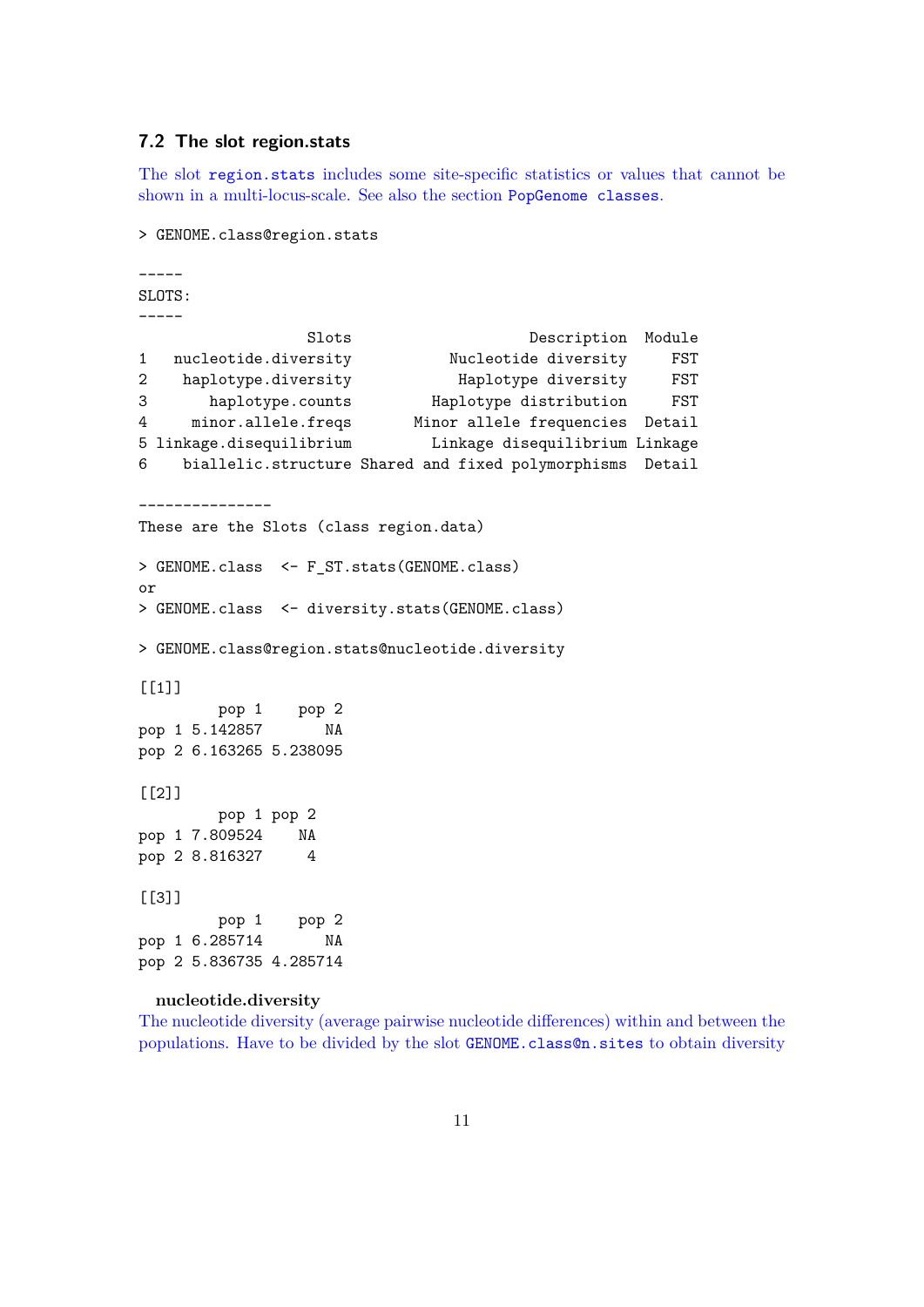per site (see also diversity.stats). **haplotype.diversity** The haplotype diversity (average pairwise haplotype differences) within and between the populations. (see also: diversity.stats) **haplotype.counts** A vector of length=n.indivuals. Number of times the sequence of a specific indivual appears in the whole population **minor.allele.freqs** The minor allele (0) frequencies for each SNP calculated with the function detail.stats. **linkage.disequilibrium** The function linkage.stats(...,detail=TRUE) calculates some linkage disequilibrium measurenments for each pair of SNPs  $(r^2, D'...)$ . See also: R2.stats **biallelic.structure** Can be calculated with the function detail.stats(GENOME.class, biallelic.structure=TRUE). To extract the results use the function get.detail(GENOME.class,biallelic.structure=TRUE) The returned values (for each SNP) are described in the user manual.

# **8 Sliding Window Analyses**

The function sliding.window.transform() transforms an object of class GENOME into another object of class GENOME, where now regions correspond to individual windows. This mechanism enables the user to apply all methods that exist in the PopGenome framework.

PopGenome tries to concatenate the data if the parameter whole.data is set to TRUE. This mechanism enables the user to work with very large datasets, which can be split into smaller chunks that are stored in the input folder. PopGenome is able to concatenate these chunks for analysis. Functions like readVCF and readSNP will do this automatically (see also concatenate.regions) If whole.data=FALSE, the regions are scanned seperately.

type=1: Define windows based on SNP counts type=2: Define windows based on nucleotide counts

# **8.1 Scanning the whole data**

```
> GENOME.class.slide <- sliding.window.transform(GENOME.class,width=50,
+ jump=50,type=1,whole.data=TRUE)
> GENOME.class.slide@region.names
[1] "1 - 50 :" "51 - 100 :" "101 - 150 :" "151 - 200 :" "201 - 250 :"
[6] "251 - 300 :" "301 - 350 :" "351 - 400 :" "401 - 450 :"
```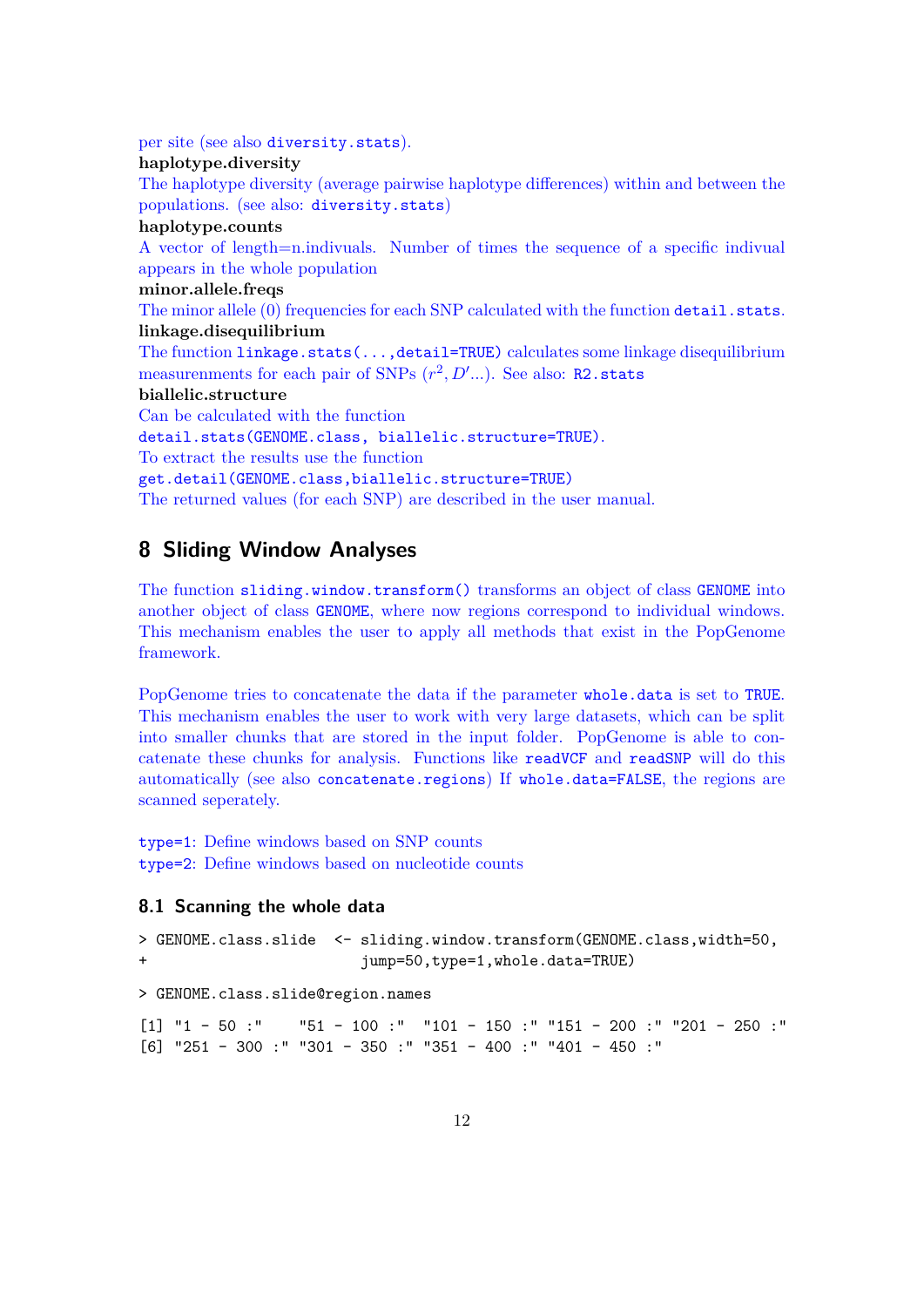> GENOME.class.slide <- linkage.stats(GENOME.class.slide)

```
> get.linkage(GENOME.class.slide)[[1]]
```
Wall.B Wall.Q Rozas.ZA Rozas.ZZ Kelly.Z\_nS 1 - 50 : 0.6666667 0.7500000 0.66666667 0.29166667 0.375000000 51 - 100 : NaN NaN 0.00000000 0.00000000 0.000000000 101 - 150 : 0.0000000 0.0000000 0.01851852 -0.05266204 0.071180556 151 - 200 : 0.6250000 0.6666667 0.37847222 0.10206619 0.276406036 201 - 250 : 0.5833333 0.6923077 5.40972222 1.05354208 4.356180145 251 - 300 : 0.0000000 0.0000000 0.01388889 -0.17860000 0.192488889 301 - 350 : 0.0000000 0.0000000 0.01388889 0.00462963 0.009259259 351 - 400 : 0.4000000 0.5000000 3.95688889 2.19704321 1.759845679 401 - 450 : 0.5000000 0.6000000 1.81250000 1.31916667 0.493333333

The slot GENOME.class.slide@region.names can be used to generate the positions on the x-axis for, e.g., a plot along the chromosome. See also the function PopGplot.

```
> xaxis <- strsplit(GENOME.class.slide@region.names,split=" ; ")
> xaxis <- sapply(GENOME.class.slide@region.names,function(x){
   return(mean(as.numeric(x)))
  })
```
> plot(xaxis,GENOME.class.slide@Wall.B)

#### **8.2 Scanning the regions separately**

```
> GENOME.class.slide <- sliding.window.transform(GENOME.class,width=50,
+ jump=50,type=1,whole.data=FALSE)
> GENOME.class.slide@region.names
[1] "1:4CL1tl.fas" "2:4CL1tl.fas" "3:4CL1tl.fas" "4:C4Htl.fas" "5:CADtl.fas"
[6] "6:CADtl.fas" "7:CADtl.fas"
> GENOME.class.slide <- linkage.stats(GENOME.class.slide)
> get.linkage(GENOME.class.slide)[[1]]
               Wall.B Wall.Q Rozas.ZA Rozas.ZZ Kelly.Z_nS
1:4CL1tl.fas 0.6666667 0.75 0.66666667 0.29166667 0.37500000
2:4CL1tl.fas NaN NaN 0.00000000 0.00000000 0.00000000
3:4CL1tl.fas 0.0000000 0.00 0.01851852 -0.05266204 0.07118056
4:C4Htl.fas 0.6666667 0.80 0.54086420 -0.09315802 0.63402222
5:CADtl.fas 0.0000000 0.00 2.09259259 -0.04456019 2.13715278
6:CADtl.fas 0.0000000 0.00 0.01388889 -1.37808642 1.39197531
7:CADtl.fas 0.5000000 0.60 0.88888889 -0.27527778 1.16416667
```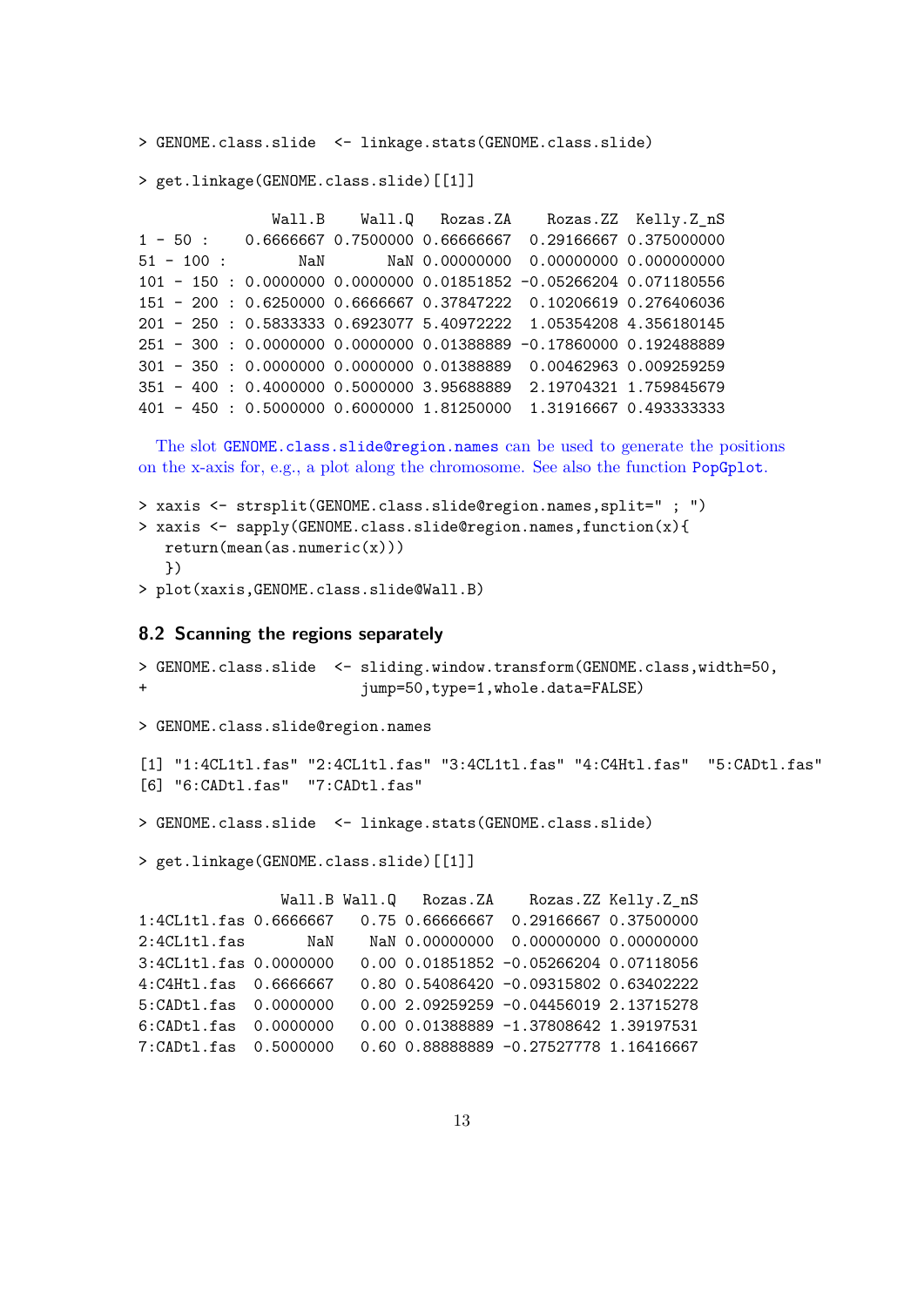# **9 Reading data (SNP files)**

PopGenome can handle SNP data formats such as VCF (1000 human genomes project), HapMap, and .SNP (1001 Arabidopsis genomes project). VCF files can be read in with the function readData(,format="VCF"). Just as with alignments, the VCF files have to be stored in a folder that is given as an input parameter. To study whole genomes, VCFs can be split into chunks (by position), which should be numbered consecutively and stored in the same folder. PopGenome can concatenate them afterwards internally. Alternatively, use the function readVCF, which can read in a tabix-indexed VCF-file like those published from the 1000 Genome project. readVCF supports fast access of defined subregions of the file and automatically splits the data into chunks in cases when the region of interest is too big to fit into the available computer memory (RAM).

The function readSNP reads data published from the 1001 Genomes project (Arabidopsis), where the *quality-variant.txt* files, which include variant calls from every single individual, have to be stored together in one folder. The readData function can also read HapMap data. (readData(,format="HapMap")) example files can be found in the subdirectory *data* of the PopGenome package.

### **9.1 Example**

Reading data from the 1001 Genomes project (Arabidopsis)

```
# reading chromosome 1
```

```
> GENOME.class <- readSNP("Arabidopsis", CHR=1)
```

```
# scan the data with consecutive windows
```

```
# window size: 1000 nucleotides (type=2)
```

```
# jump size: 1000 nucleotides (type=2)
```

```
> GENOME.class.slide <- sliding.window.transform(GENOME.class,1000,1000,type=2)
```

```
# calculate diversity statistics for all individuals
```

```
> GENOME.class.slide <- diversity.stats(GENOME.class.slide)
```

```
# Get the results ([[1]], because only one pop is defined)
```

```
> get.diversity(GENOME.class.slide)[[1]]
```

```
# alternative: directly access the nucleotide diversity
```

```
> plot(GENOME.class.slide@nuc.diversity.within)
```
readSNP and readVCF also accept a GFF-file as an input. To scan alle exons of chromosome 1 and only calculate the diversity of the nonsynonymous sites, do the following:

```
# read chromosome 1 with the corresponding GFF-file
> GENOME.class <- readSNP("Arabidopsis", CHR=1, gffpath="Ara.gff")
# verify the nonsyn/syn SNPs (we need the reference sequence as a FASTA file!)
> GENOME.class <- set.synnonsyn(GENOME.class, ref.chr="chr1.fas")
# split the data into exon regions
> GENOME.class.exons <- splitting.data(GENOME.class,subsites="exon")
# calculate the nonsynonymous diversities
> GENOME.class.exons <- diversity.stats(GENOME.class.exons, subsites="nonsyn")
```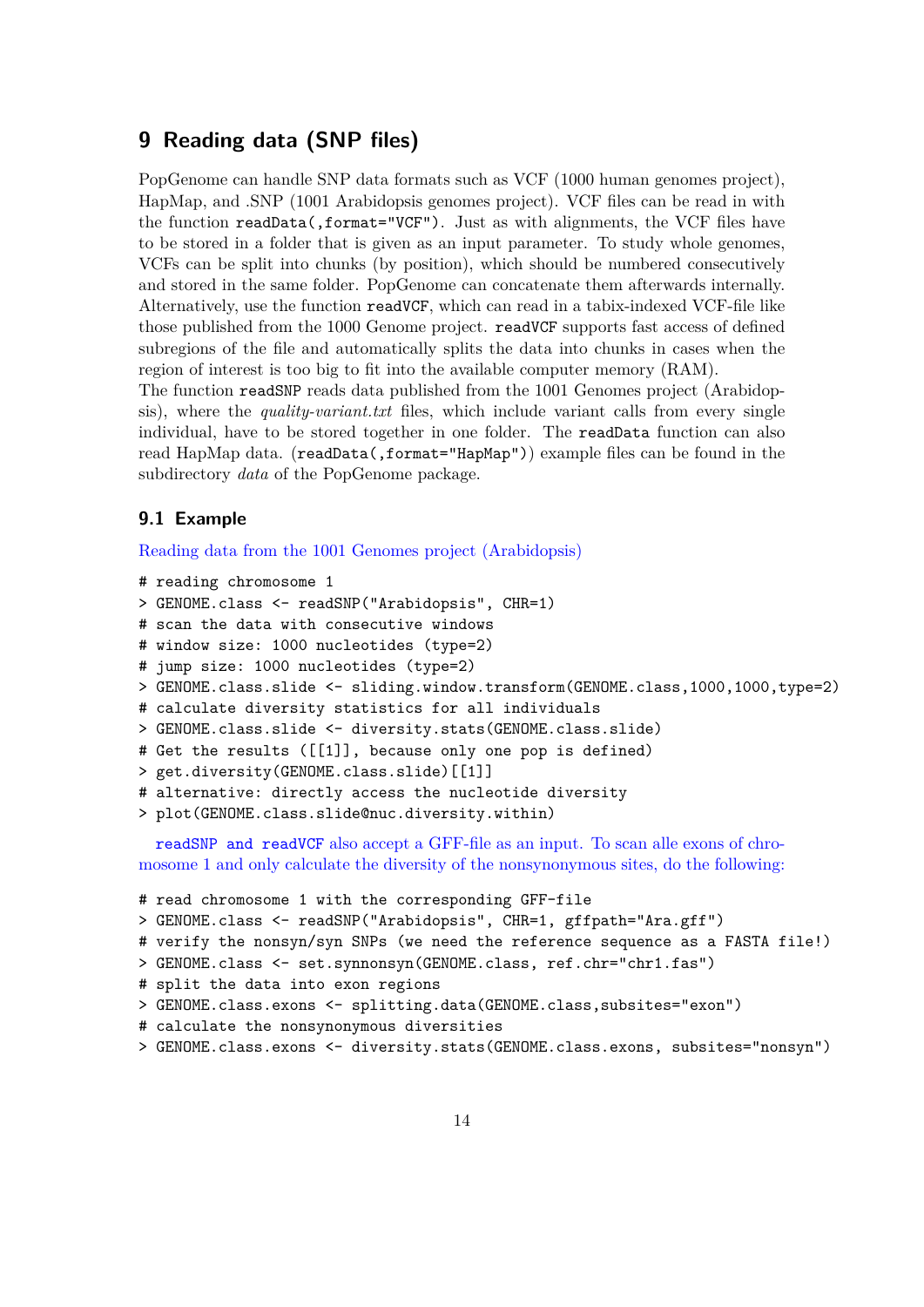We can split the data into genes, exons, introns, UTRs, and coding regions if these features are annotated in the GFF file. See also get.gff.info in the manual.

# **10 Coalescent simulation**

PopGenome supports the Coalescent simulation program MS from Richard Hudson, as well as the MSMS simulation tool from Greg Ewing. The observed statistics are compared to the simulated values. You have to specify the  $\theta$  value and the PopGenome module you want to apply to the simulated data. An new object of class cs.stats will be created. The main input is an object of class GENOME.

> MS.class <- MS(GENOME.class,thetaID="Tajima",neutrality=TRUE)

> MS.class

----- SLOTS: ----- Slots Description 1 prob.less Prob. that sim.val <= obs.val P(sim <= obs) 2 prob.equal Prob. that sim.val = obs.val P(sim = obs) 3 valid.iter number of valid iter. for each test and loci 4 obs.val obs.values for each test 5 n.loci number of loci considered 6 n.iter number of iterations for each loci 7 average average values of each statistic (across all loci) 8 variance variance values of each statistic (across all loci) 9 locus list of loc.stats objects, (detail stats for each locus)

---------------

> MS.class@locus[[1]]

Lets look at the data of the first region

| Length | Class       | Mode |                                      |
|--------|-------------|------|--------------------------------------|
|        | 1 loc.stats | S4   |                                      |
|        |             |      |                                      |
| SLOTS: |             |      |                                      |
|        |             |      |                                      |
|        | Slots       |      | Description                          |
|        | n.sam       |      | number of samples for each iteration |
| 2      | n.iter      |      | number of iteration                  |
| 3      | theta       |      | mutation parameter                   |
|        |             |      |                                      |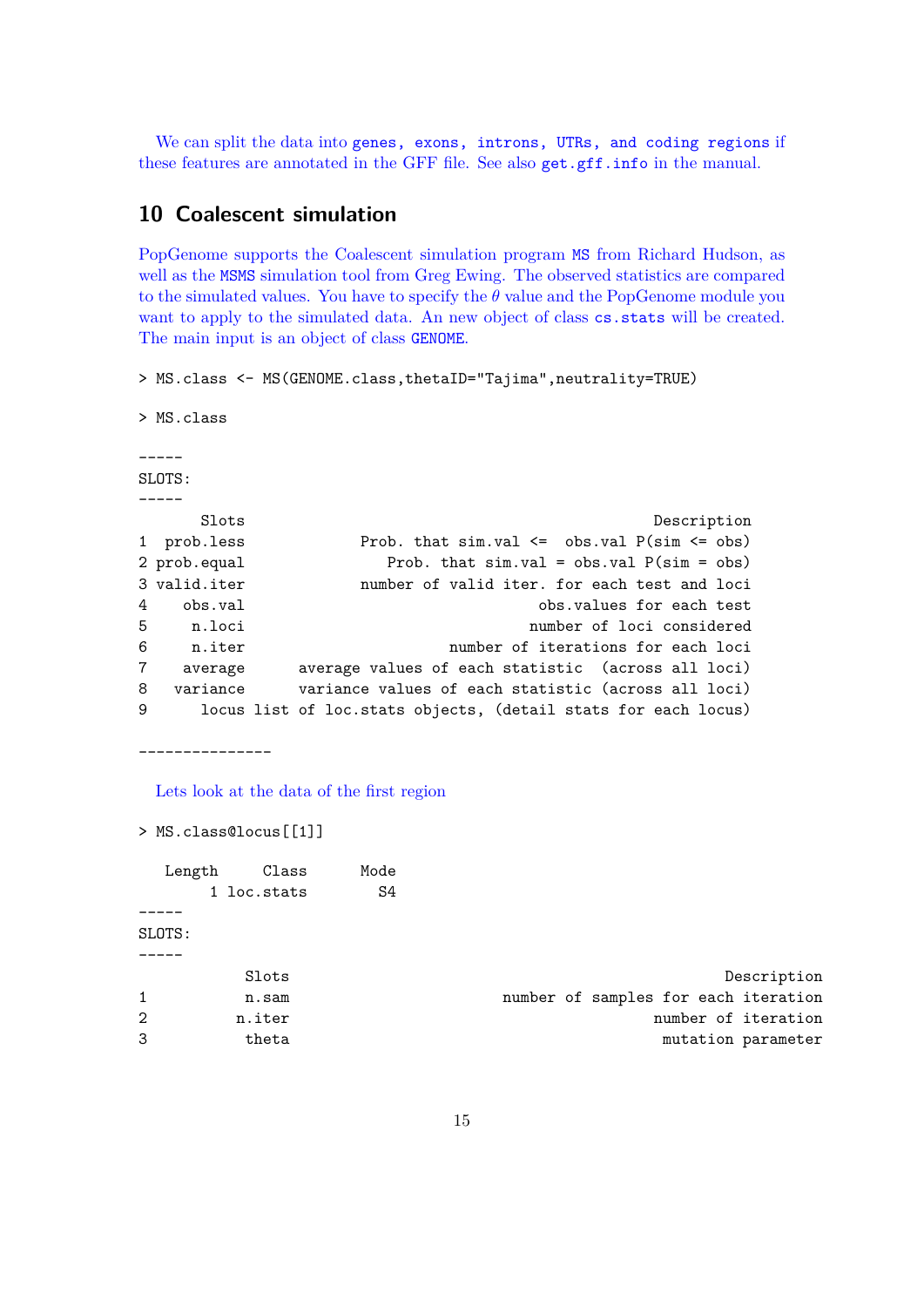4 obs.val vector with observed values for each test 5 positions position of each polymorphic site 6 trees if printtree=1, gene tree in Newick format 7 seeds random numbers used to generate samples 8 halplotypes haplotypes in each iteration 9 stats variety of test stats compiled a matrix 10 loc.prob.less Prob. that simulated val. <= to observed val. P(Sim <= Obs) 11 loc.prob.equal Prob. that simulated val = to observed val. P(Sim = Obs) 12 loc.valid.iter number of valid iteration for each test 13 quantiles 13 quantiles for each test

[1] "These are the Slots"

---------------

#### **10.1 The function readMS**

Reading data produced from the coalescent simulation programs MS (Hudson) and MSMS (Ewing).

```
> GENOME.class <- readMS(file="...")
```
After reading the output file of the coalescent simulations, the full range of methods can be applied to this data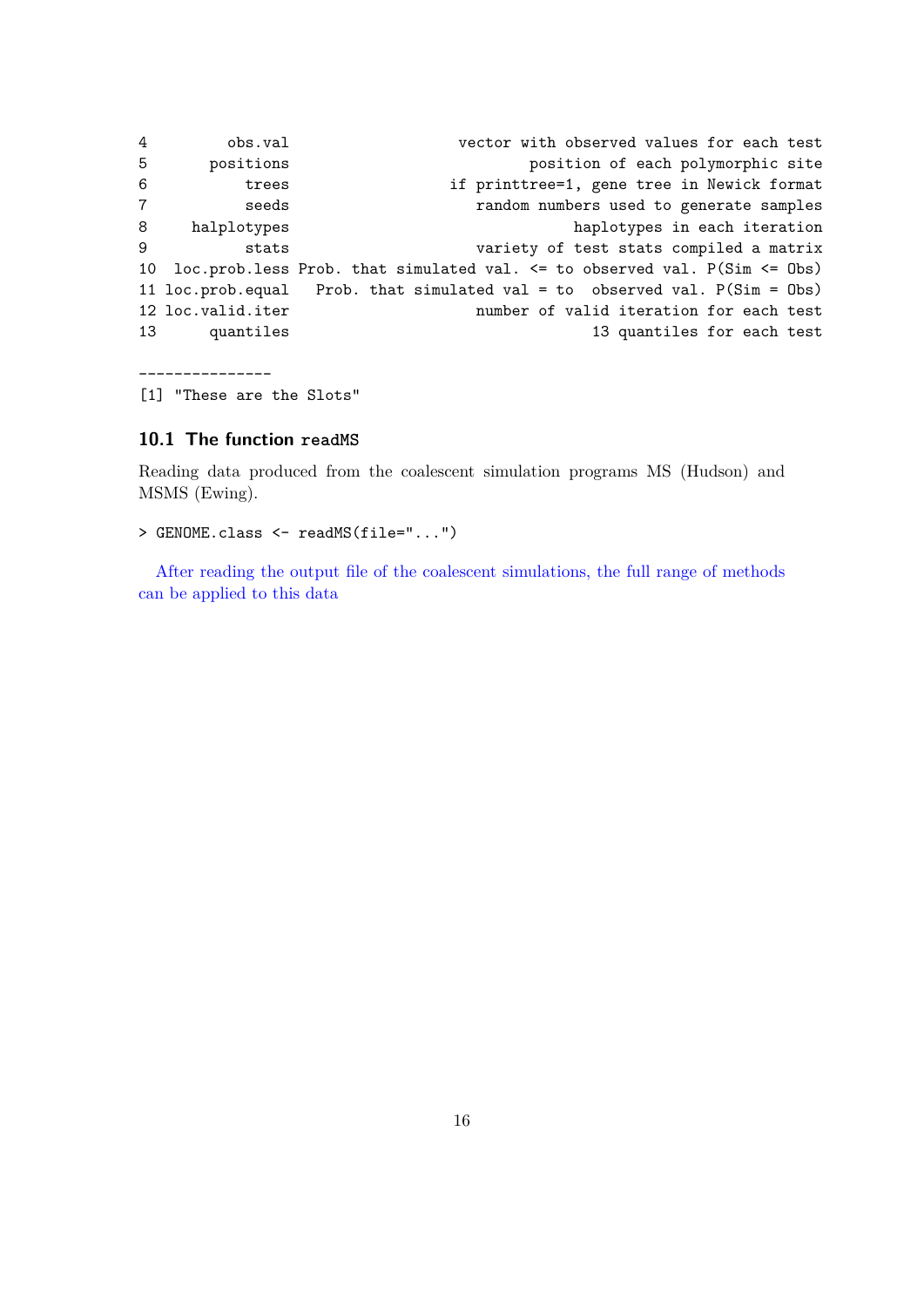# **11 PopGenome classes**



# **12 PopGenome internals**

### **12.1 How PopGenome does handle missing data.**

To include unknown positions (e.g.  $./.,N, ?$ ) the parameter include.unknown have to be set in the corresponding reading-functions. PopGenome will code those positions into NaN in the biallelic.matrix (get.biallelic.matrix()). In case of nucleotide diversity measurenments and statistics which can be calculated site by site (e.g. neutrality.stats) PopGenome will ignore the missing positions and will apply the algorithms to the valid nucleotides. Lets consider the following bi-allelic vector: